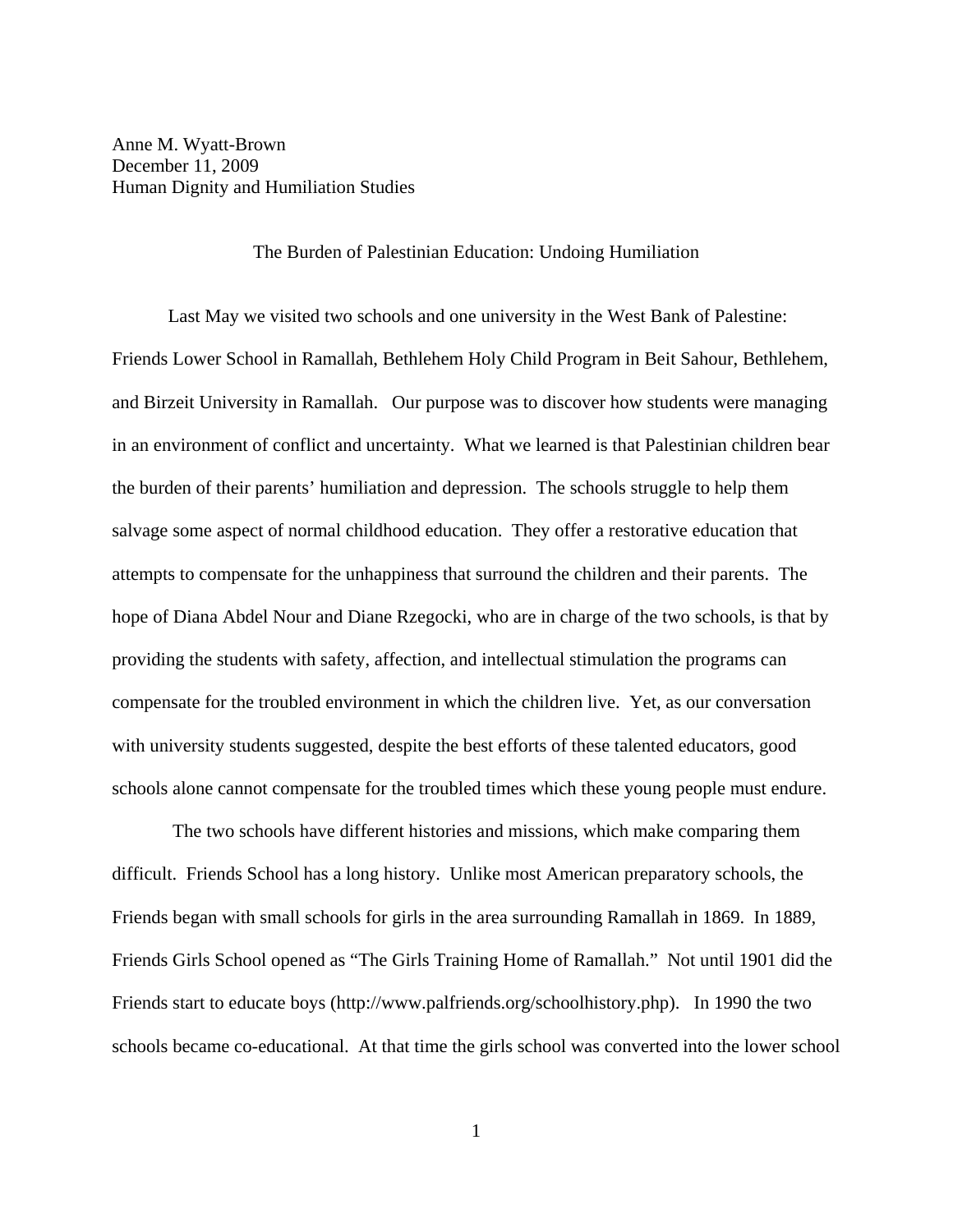while upper school took over the boys school property. Diana Nour, the person we talked to, went from being principal of the girls school to running the lower one.

 The mission statement emphasizes the high academic standards of the school. They aspire to offer Palestinian children "a rigorous program guided by principles of the Religious Society of Friends (Quakers)" (http://www.palfriends.org/mission.php). The children who apply for admission have to pass tests in Arabic, English, and Math

(http://www.palfriends.org/admission.php). As a result of the students' competence in English, they are able to maintain web links to American schools, and to produce magazines written in English. The e-zines produced by the two schools indicate the problems that educators in Palestine face despite the best intentions.

 The lower school has a magazine for 10-12-year-olds, called Children without Borders, which is composed in conjunction with Park Day School in Oakland, California. This magazine began in response to 9/11. Some of the Park Day School children are Jewish and want to learn more about the Palestinian children. The teachers hope that the contact will "broaden the vision of the children to see things from another perspective." The youngsters from both schools interview each other and perhaps to their surprise find that they have much in common with the children from the other country (http://www.palfriends.org/borders.php). The entries make it difficult to determine which children were Palestinian and which were American. Both groups sounded like American preteens from academically challenging middle schools.

 Despite the surface similarities between the American and Palestinian students, Diana Nour told us when we visted the school that many of the Palestinian boys and girls have been deeply troubled by the instability in their country. Realizing their plight, she instituted a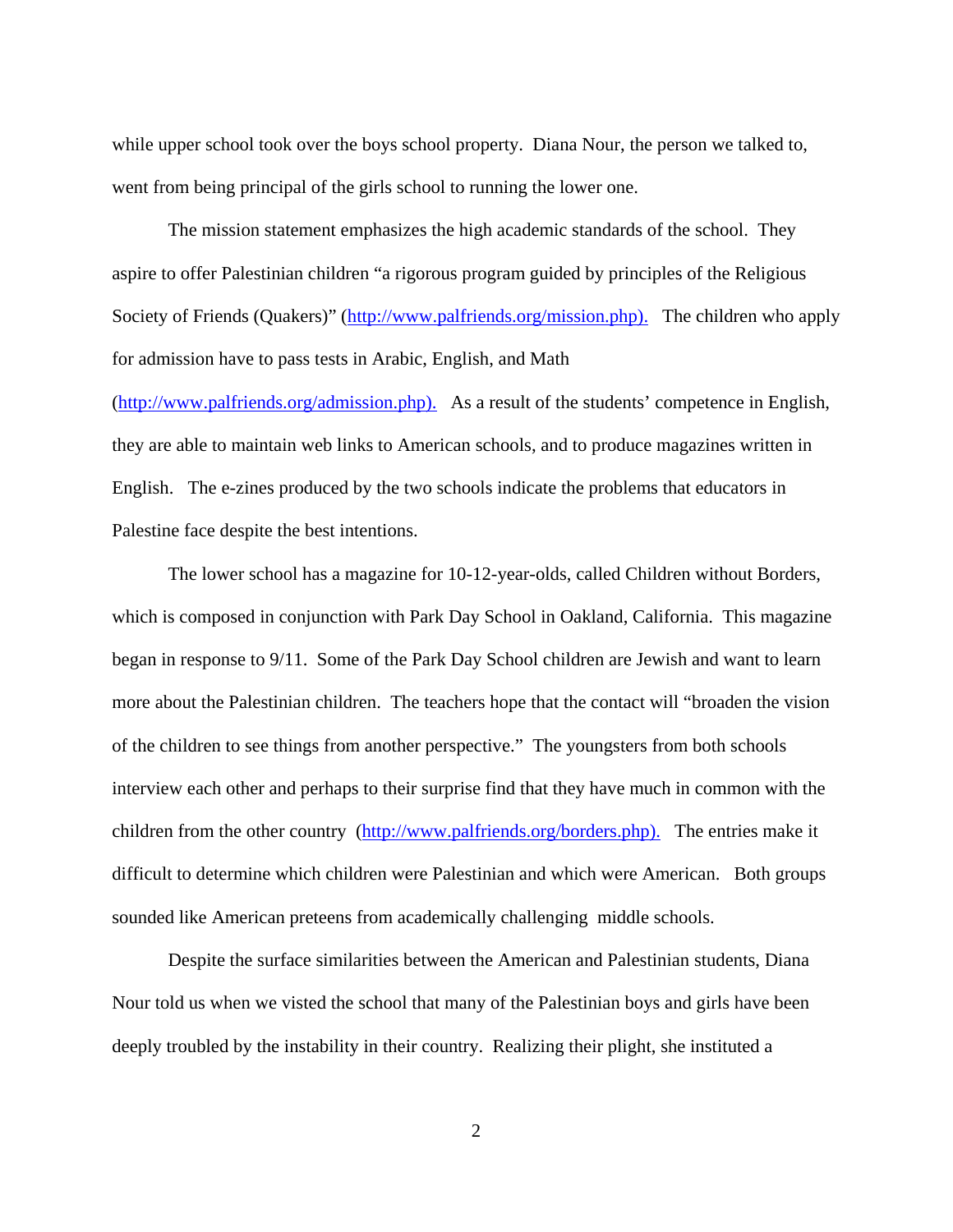counseling program to help those who were having a specially difficult time. She also started special education programs for students with dyslexia, ADD and ADDHD, Cerebral Palsey, Autisim, Down's Syndrome, and Williams Syndrome. These programs have been extended into high school. When I consulted the Friends School website, I learned that all the children in the lower school alternate taking ethics and counseling. That way none of the children feel stigmatized by their need to learn to "express him/herself." The comment on the website reports that the school is aware that developing a strong educational background would not make sense unless it tried to increase the students' "emotional well being"

## (http://www.palfriends.org/activities\_lower.php).

 The upper school emphasizes academics to a great extent and is proud to offer the International Baccalaureate Program. The older pupils produce a student e-zine, called Behind the Wall. The children write short essays on many topics, including abortion, tolerance, and the conflict between Israel and Palestine.<sup>[1](#page-7-0)</sup> These statements are unedited.

 Most of the Palestinian children assert that their country tolerates different religions. Palestine, some argue, "is a country of equality. All Palestinians are equal no matter how they look, or what they believe in" (http://www.lifebehindthewall.org/default.aspx?id=qa-tol). On the other hand, when they turn to the conflict, a fault line appears between Quaker values and deep feelings of humiliation. Faris declares:

Israel does not care what the religion of the Palestinians is; every day they kill Moslems, Christians, and many others. They don't care, they just want us out, and they get upset every time we fight for our rights. The whole world is about power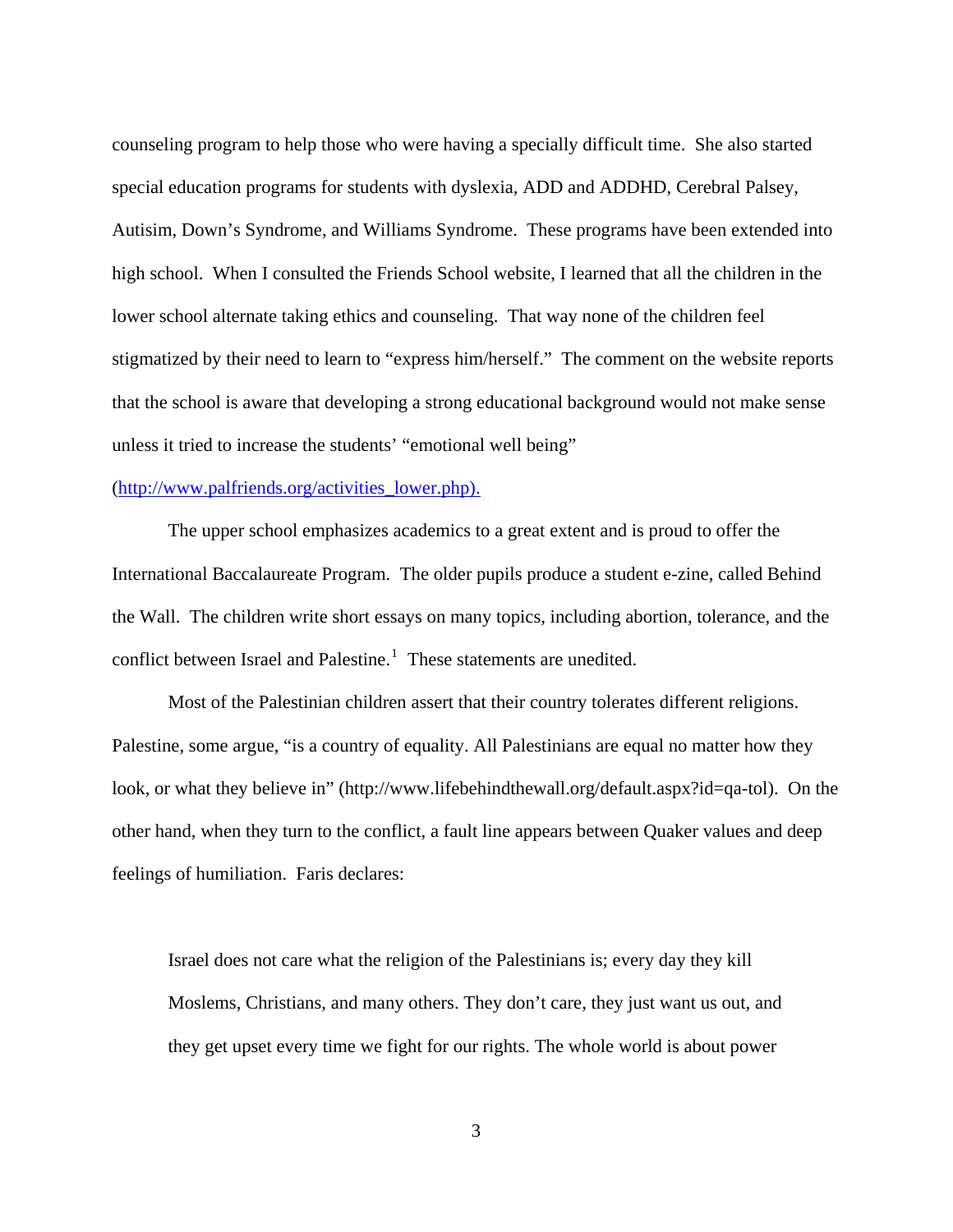or control, and I think the Israelis would kill Jewish people if they interfered or got in their way; they just don't care.

(http://www.lifebehindthewall.org/default.aspx?id=qa-conflict**)**

Sami says that Muslims are supposed to be nonviolent, as the Quakers believe, but the conflict between Israel and Palestine requires violence:

Palestine had been occupied by Israelis since long ago, so Isrealis [sic] are the ones who are taking Palestinians' properties and rights. Therefore, violence should be used against those occupiers to defend Palestine from them, so I don't agree with the Quakers that the best way to fight occupation is to fight nonviolently. (http://www.lifebehindthewall.org/default.aspx?id=qa-conflict)

On the other hand, Monica sees the conflict as an endless spiral:

It's not our right as human beings to kill people, because human beings belong to God and no one else. So, I agree with the idea of the Quakers. Violence just lets things get worse and that's what's happening here. When Israelis kill a Palestinian, then Palestinians go and carry out suicide attacks, but then Israelis go and kill other Palestinians and so on. So, it's as if both sides are trying to get revenge on each other. That's why I encourage the idea of nonviolence, because in the end peace and communicating is the only solution.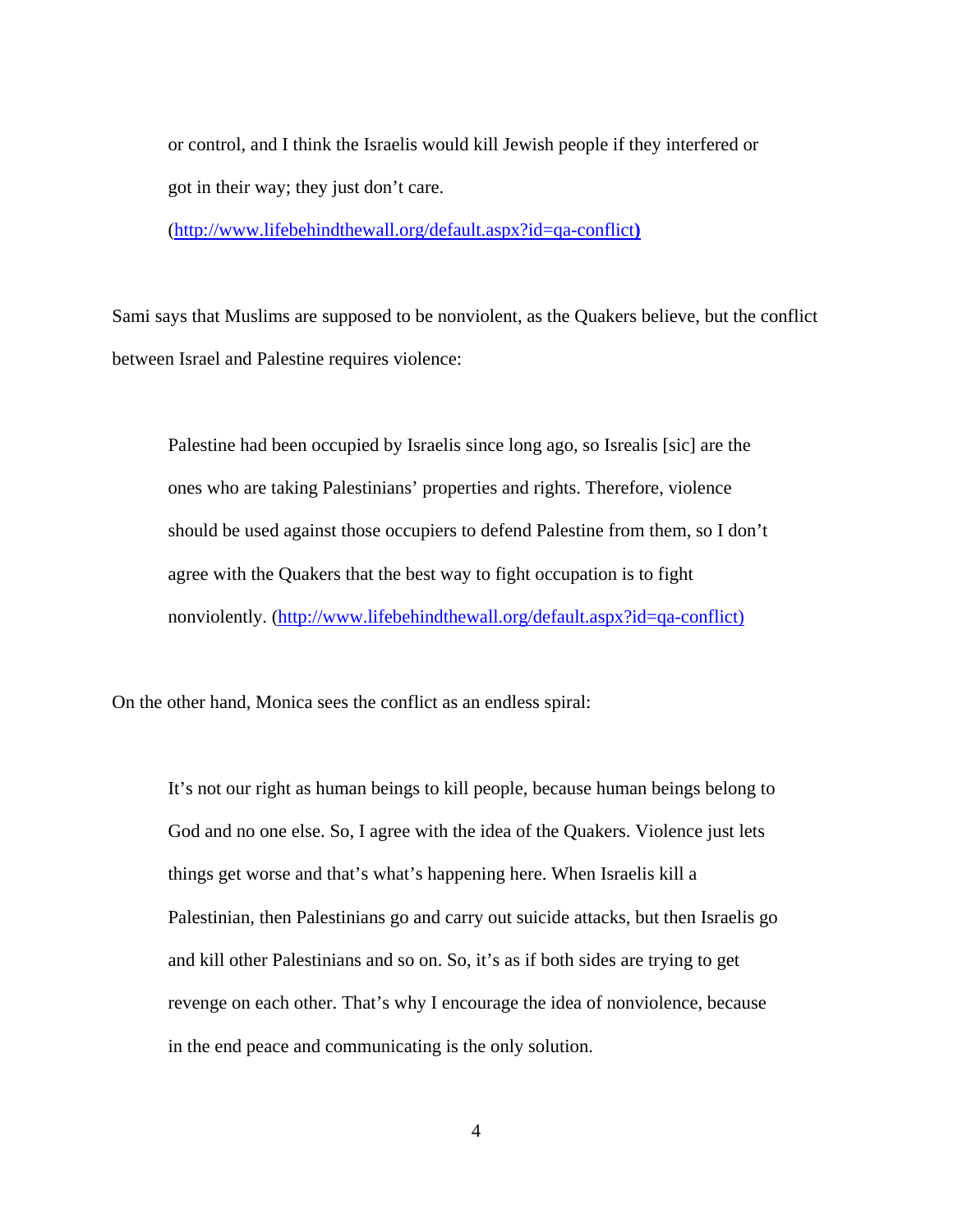Waleed declares that he cannot forgive the Israelis:

I will not forgive those terrorist people ever; they killed young kids, women, and old men. Second they have stolen my land. They didn't let us live our childhood as kids in the world. We are in jail. If you want to travel, you have to get permission from them. How can I forgive them for all the things they did for us? (http://www.lifebehindthewall.org/default.aspx?id=qa-conflict)

 In sum, despite the excellent of the school and its Quaker values, students have absorbed the unhappiness of their elders about the unequal conflict with Israel. As a result of this inherited humiliation, many students feel trapped by the disputes and argue that non-violent solutions would not be sufficient to allow the Palestinians and the Israelis to live together in harmony. Perhaps if the children were taught about the Holocaust and the reason why so many Jews migrated to Israel after World War II, they might soften their anger. Until their elders find a peaceful resolution, however, many of the students reject Quaker values despite their privileged education.

 In contrast to the academic orientation of Friends, Bethehem Holy Child Program, in Beit Sahour, Bethlehem, is a much younger institution with goals that combine efforts to improve their charges' mental health with academic improvement. The program was founded in 1995 because parents came to Mother Rose, a Franciscan Sister of the Eucharist, saying that their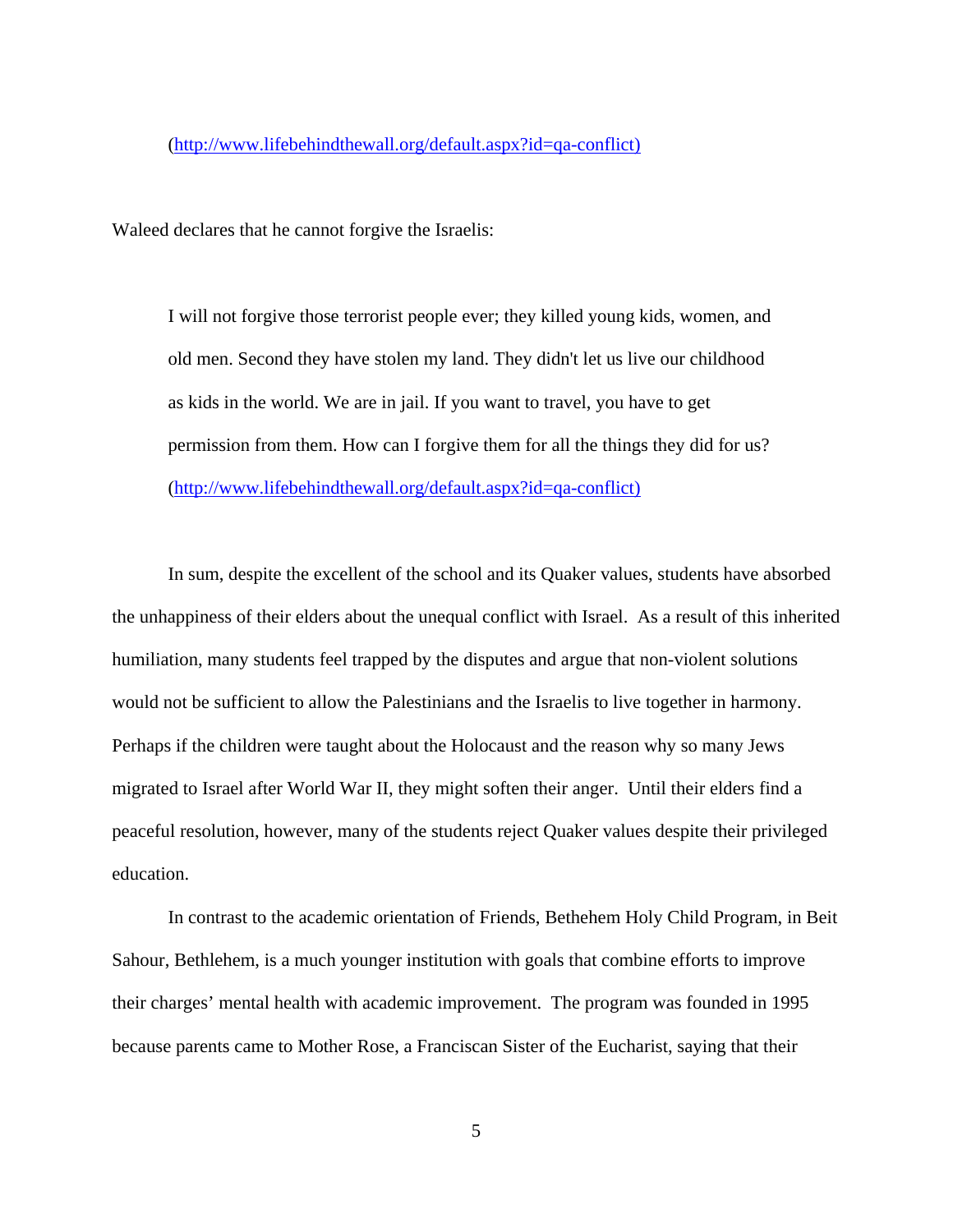children suffered from nightmares and were not attending school. Diane Rzegocki, the current President of Bethlehem Holy Child program, joined the order when her husband died. The school has only 30 students, and it provides psychological counseling and a safe learning environment for children who have mental health problems and have been exposed "to intergenerational trauma" [\(http://www.holychildbethlehem.org/mission.htm](http://www.holychildbethlehem.org/mission.htm)). Rzegocki told us that the conflict between the Palestinians and the Israelis has dramatically increased the amount of domestic violence in Palestine. She reported that the war in Gaza and the presence of the Wall have frustrated adults so much that some angry men, suffering from humiliation, have turned to wife beating and child molestation. Unfortunately, the children who become mentally ill from abuse are regarded by their families to be a cause of shame. They would be hidden away by their families, Rzegocki reported, if this school did not exist. The program provides an intense therapeutic half-day treatment program and alternative education for these children in the Bethlehem region. The school's values are Roman Catholic and its goal is to help the children and their families to such an extent that the children will be able to return to normal Palestinian schools. They incorporate "experiential learning activities such as folklore, dancing, music and food." According to the website, they provide "individual learning activities" for their students (http://www.holychildbethlehem.org/approach.htm). According to Rzegocki, the average length of time the children spend at the school is three years although a few have stayed until they are 17.

 The day we visited the school, we observed various classrooms. In one a little girl grabbed my hand and did not want to let go. Apparently she regarded me as a possible protector, and it was difficult to extricate myself from the child's grasp. The school emphasizes the

6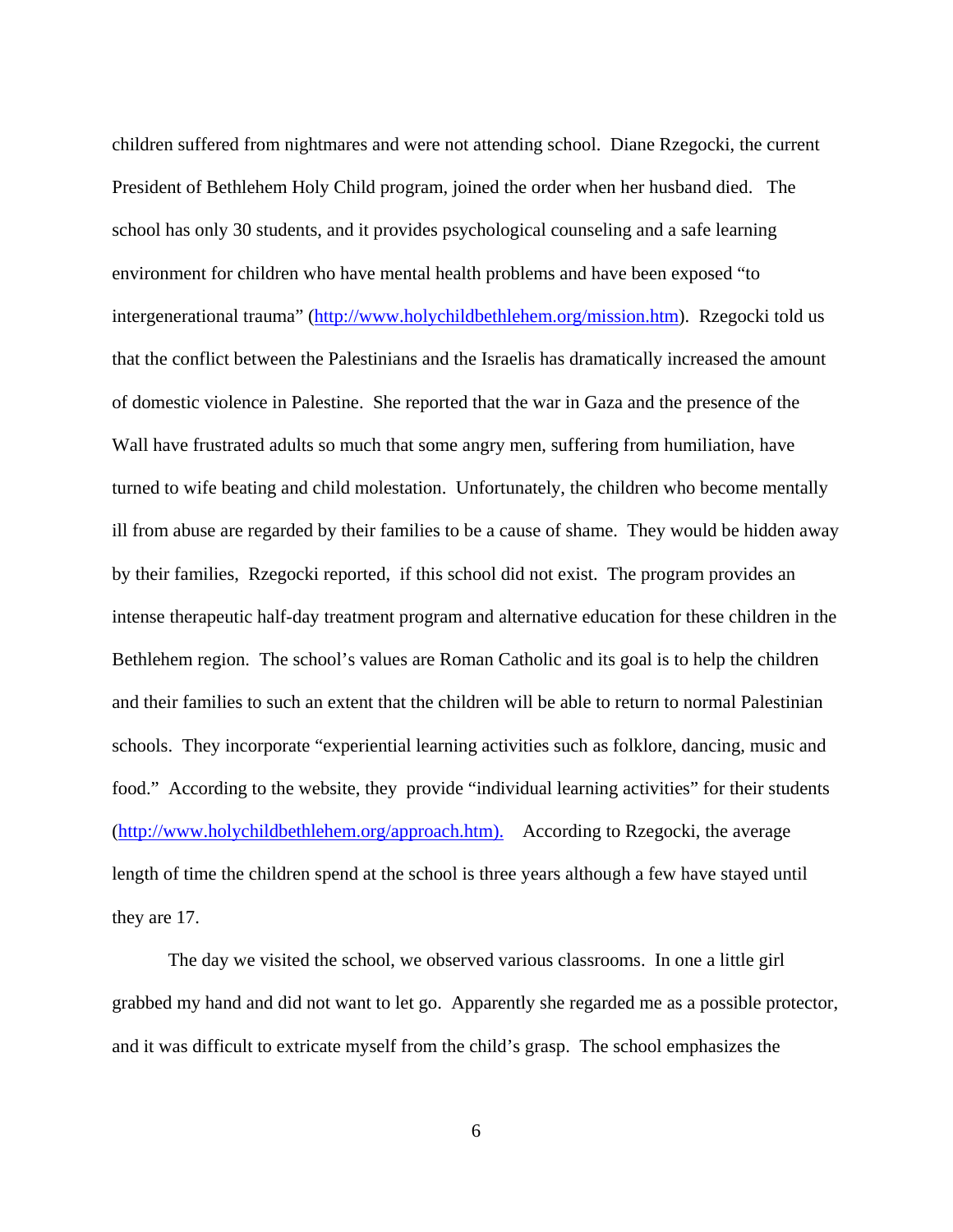therapeutic aspect of their education more than the pedagogical, and its ambition is to free the children from their emotional distress as quickly as possible. Unlike Friends, it is impoverished and badly in need of donations. Despite all of its problems, the visit was not depressing. Diane Rzegocki, like Diana Nour, is an intelligent, resourceful person. As long as these children have this safe haven, they have hope for a better future. Wisely the school also works with the parents, trying to ease their burdens and teach them how to help their children more effectively. These graduates might not attend Ivy League American colleges, as some of Friends' graduates do, but those who have been helped, are much the better for the intervention. Because the website gives no statements from students, it is impossible to tell what the children think of the world around them. They represent the collateral damage of the conflict and may never understand completely why they have suffered so much.

 Finally, we visited Bir Zeit University outside of Ramallah, shortly after our visit to Friends School. The institution was originally founded in 1924 by Nabiha Nasir, an educational visionary, as an elementary school for girls from Birzeit and the surrounding villages. It was one of the first schools in the area. In 1930, it became a co-educational secondary school, and in 1932 was renamed Birzeit Higher School. In 1961 it became a junior college, and in 1975 a four year college. IN 1977-1778 they added a graduate program in education and a few years later expanded the curriculum [http://www.birzeit.edu/about\\_bzu/p/2542](http://www.birzeit.edu/about_bzu/p/2542)

 We met two English-speaking undergraduates, who had both lived for an extended period of time in America. The young man was especially hostile to the United States. He said he suffered from PTSD after being jailed by the Israelis. The American government, he felt, had done nothing for the Palestinians and would do nothing in the future. We tried to remonstrate

7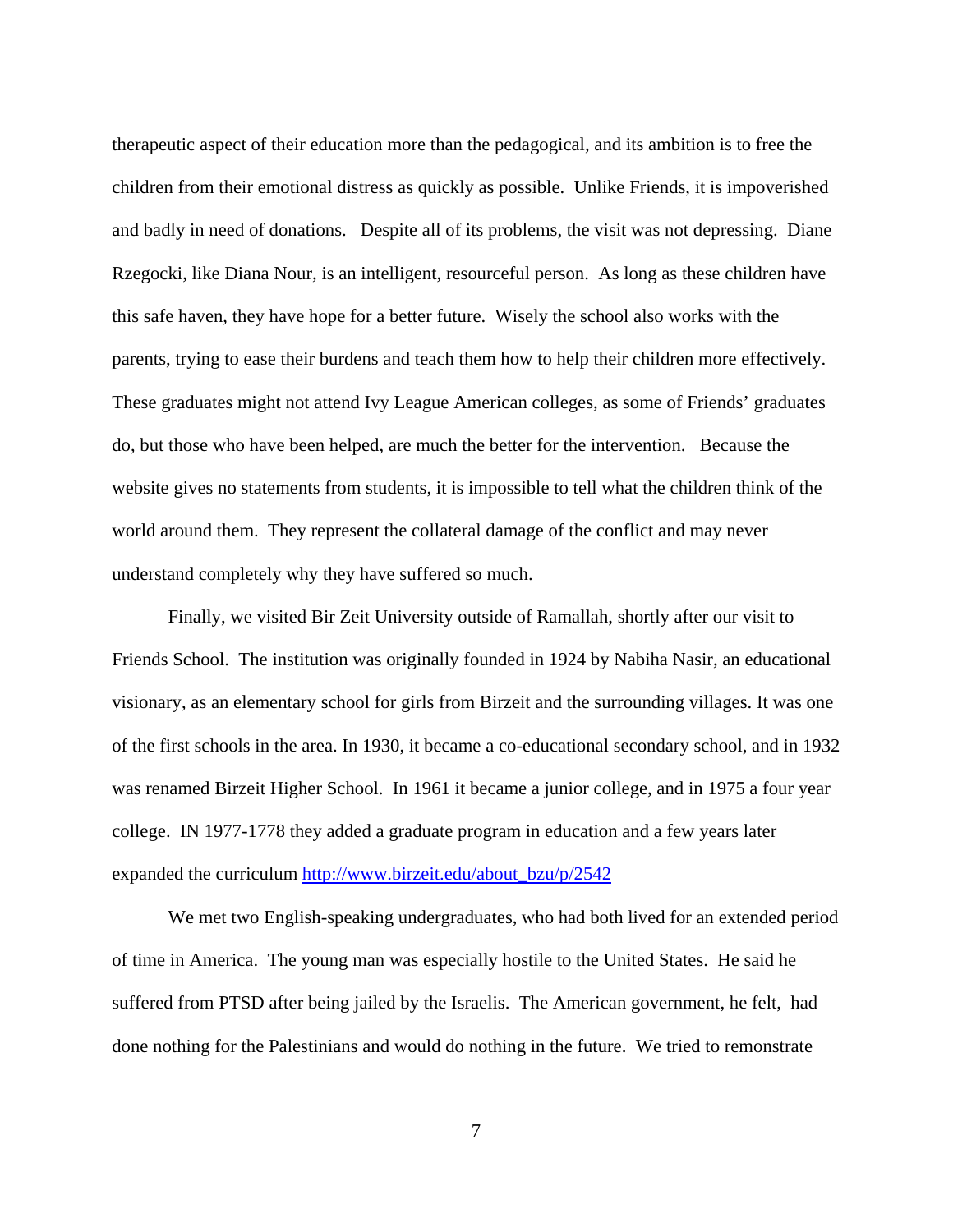with him to no avail. The young woman reported that when she lived in Tennessee, her middle school teachers told her not to talk politics. She retorted that all of Palestinian life is political, but she found a way to tell fellow students what life on the West Bank was like. We learned later that the universities are all politicized. Their elections are between students who support Fatah or those who favor Hamas. If they declare for Hamas, it is almost impossible for them to get a visa to study out of Palestine. Opportunities for paying jobs in Palestine are few and far between so the situation can be quite desperate.

 To summarize the situation, the schools and universities are limited in what they can do to compensate for the humiliation that the students and their families experience. Even a fine school like Friends with strong values of non-violence cannot by itself convince students to live by Quaker beliefs. To make matters worse, the Bethlehem Holy Child program helps students return to the Palestinian schools where few students are likely to learn anything about the Israelis, such as the history of the Holocaust. Until the schools on both sides of the wall teach their children about the reasons for each group's sense of victimization, no genuine emotional change will take place. $2$ 

## Endnotes

 $\overline{a}$ 

<span id="page-7-0"></span>1. The statements on abortion are less strident than ones we hear from some of our politicians. One student notes that abortion is limited in Palestine to situations where the child lacks viability or the health of the mother is threatened. Waleed concludes that if the mother aborts the baby because it would be a male and she wants a female child, that would constitute "a sin from God, and [would be] illegal in our country." Marian wrestles with a tangled concern about abortion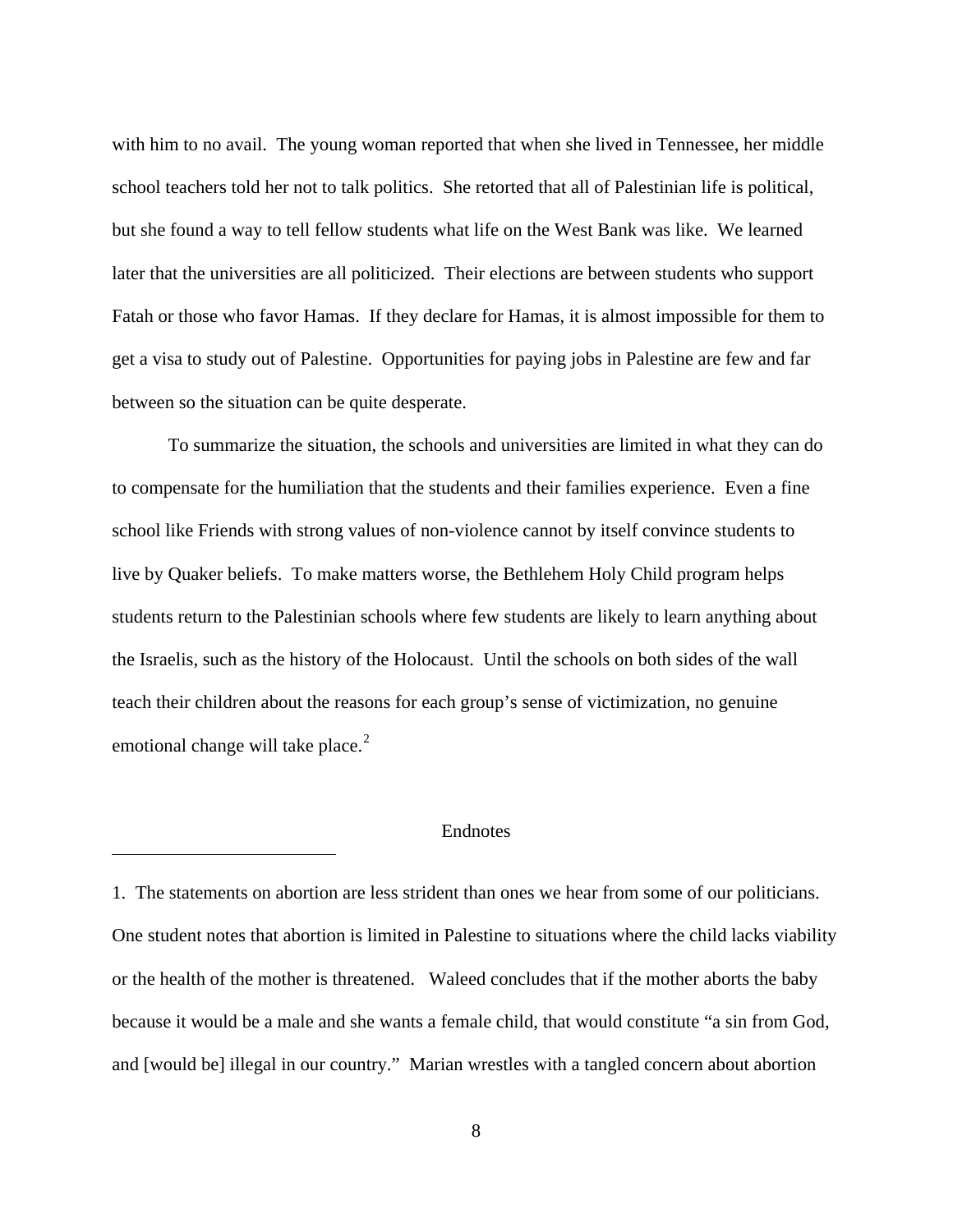and sex. "A strong relationship always needs sex," she notes, "even if the couples are not married. They find it a strong bond in their love relation. So maybe they have a baby and they don't want it. I think that all couples engage in sex before they got married." Nonetheless she does not approve of abortion if the man and woman "only engage in sex for fun or to have a good time." On the other hand, she argues, that "if the baby is not in a good health, and he/she cannot be a natural human being (or in other words, abnormal)? I support the right for the woman to choose whether she wants the baby or not"

(http://www.lifebehindthewall.org/default.aspx?id=qa-abortion).

<span id="page-8-0"></span> $\overline{a}$ 

2. For example, in March, 2009, thirteen Palestinian music students, ages 12 to 17, from Jenin camp played a concert in Holon, Israel, for elderly Holocaust survivors. The language barrier was a problem, but good will and music bridged the gap. On the other hand, it was obvious that the students had no idea what it meant to have survived the Holocaust (Kershner, March 26, 2009). A few days later, instead of praising the effort, Adnan al-Hindi, a Palestinian leader in the camp, denounced the concert. He insisted that the young musicians "had been exploited by the orchestra director, Wafaa Younis, for the purpose of 'normalizing' ties with Israel." He later argued "that the children had been 'deceived' and dragged unwittingly into a political situation that 'served enemy interests' and aimed to "'destroy the Palestinian national spirit in the camp.'" Following the principle of no good deed goes unpunished, "Mr. Hindi said that the house the orchestra director rented as a studio had been sealed, and that she was barred by the Popular Committee from all activity in the camp" (Kershner and Aker, March 30, 2009).

9